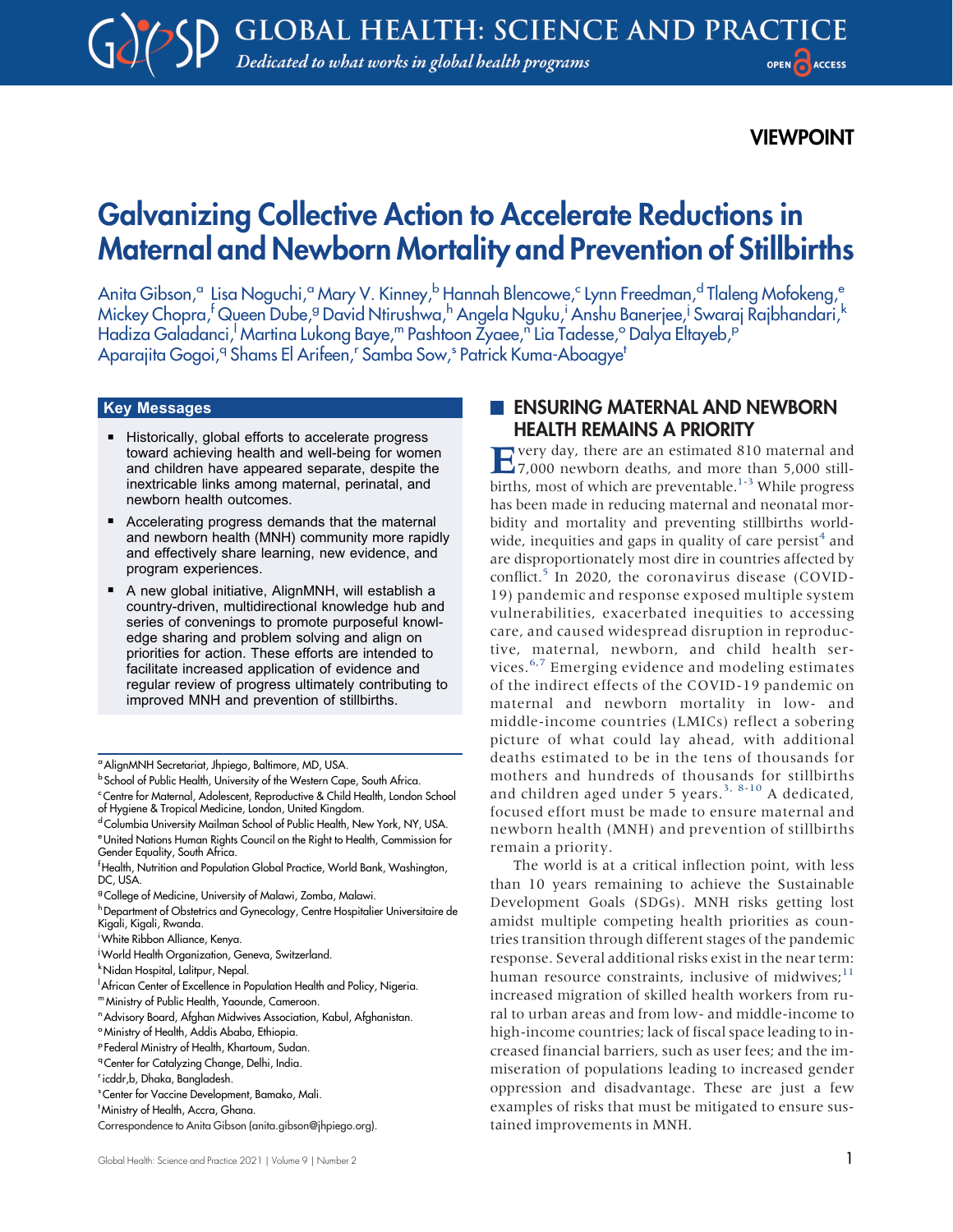Future progress also requires acknowledging and addressing unequal power structures in the field of global health, $12$  in large part a legacy of colonialism, which have been identified as substantial barriers to the success of country-level MNH implementation agendas for the fulfillment of human rights and the provision of comprehensive, high-quality care.<sup>13[,14](#page-4-9)</sup> The global MNH community must align on priorities to address inequities fueled by lack of just representation of citizens' voices and country needs and professional hierarchies. Resources must be directed to recover previous gains and to accelerate progress toward equitable, accessible, highquality care for all women and newborns. Addressing these multiple challenges and sustaining progress will not be achieved within the MNH community alone and will require alliances with other communities both globally and nationally[.15](#page-4-10)[,16](#page-4-11)

Historically, global efforts to accelerate progress toward achieving health and well-being for all women and children have appeared separate, despite the inextricable links among maternal, perinatal, and newborn health outcomes. For maternal health, the Safe Motherhood Call to Action in 1987 signaled the need to focus on reducing maternal mortality, highlighting the disproportional burden of mortality in LMICs.<sup>17</sup> In 2000, the establishment of a Millennium Development Goal (MDG) specific to maternal mortality kept a spotlight on the need to invest in the health of women. The MDGs did not explicitly include newborn mortality and stillbirths. To put a focus on these deaths, the World Health Assembly endorsed the Every Newborn Action Plan (ENAP) in 2014. ENAP set goals for ending preventable newborn mortality and stillbirths with coverage targets, strategic objectives, and milestones to  $2020$ .<sup>18</sup> In 2015, the World Health Organization (WHO) released Strategies Toward Ending Preventable Maternal Mortality (EPMM), which outlined global targets and strategies for reducing maternal mortality under the SDGs.<sup>19</sup> The EPMM working group subsequently released a comprehensive monitoring framework to track progress toward achievement of EPMM targets and priorities.<sup>20</sup> This work has outlined a way forward amidst the backdrop of changing trends in population demographics and global disease burden.

## **ADDRESSING THE NEED FOR A** COLLABORATIVE, INTEGRATED APPROACH

To address the perceived and actual divides between MNH communities, $^{21}$  a group of over 50 experts convened in September 2014 to identify specific strategies to improve quality of care and increase collaboration[.22](#page-4-17) Recommended actions focused on data and measurement, commodities, advocacy, human resources, standards for care, technical support, and funding to better integrate maternal and newborn care at multiple levels: service delivery, national policy and programs, and among donors and partners. In 2015, as the world was transitioning from the MDGs with separate goals for mothers and children to the SDGs with a focus on universal health coverage, equity, and integration, more than

<span id="page-1-0"></span>Box 1. Roadmap for Maternal and Newborn Health in the Post-2015 Era: 10 Critical Actions (Mexico City)<sup>23</sup>

- 1. Countries where political leadership acts on strong scientific evidence and the public demands better maternal newborn survival make progress. Governments and societies of countries lagging behind are morally obliged to embrace and implement an active and evidence-based maternal newborn health (MNH) agenda and continuously monitor its progress.
- 2. Global and national health communities must integrate strategies, services, and funding streams to avoid unnecessary and harmful silos. MNH offers a proven platform to strengthen the entire health system.
- 3. Weak national health care systems fail too many individuals; reaching the most vulnerable, including adolescents, is an urgent priority.
- 4. Efforts to improve maternal newborn survival should include attention to maternal morbidities, stillbirths, and child development outcomes; they are essential proxies for inequality and poor quality care.
- 5. Increasing the investment in better quality MNH services is a fundamental response to health and rights imperatives.
- 6. Care with dignity does not cost any more. At any resource level, a provider has the opportunity and the obligation to treat clients with compassion and respect.
- 7. Universal access to integrated sexual and reproductive health care, including contraception, is essential to ensure MNH.
- 8. It is time to address the gap in measurement, information, and accountability. In order to assess progress in the next 15 years, countries and the global community need to address these complex challenges now.
- 9. Sharing good news in human development is not a risk but an opportunity to build stronger health programs. This is the time to acknowledge important gains made as strategies are created to implement the SDGs.
- 10. Supporting all providers, including midwives, to address MNH is imperative to realize the ambitious post-2015 agenda.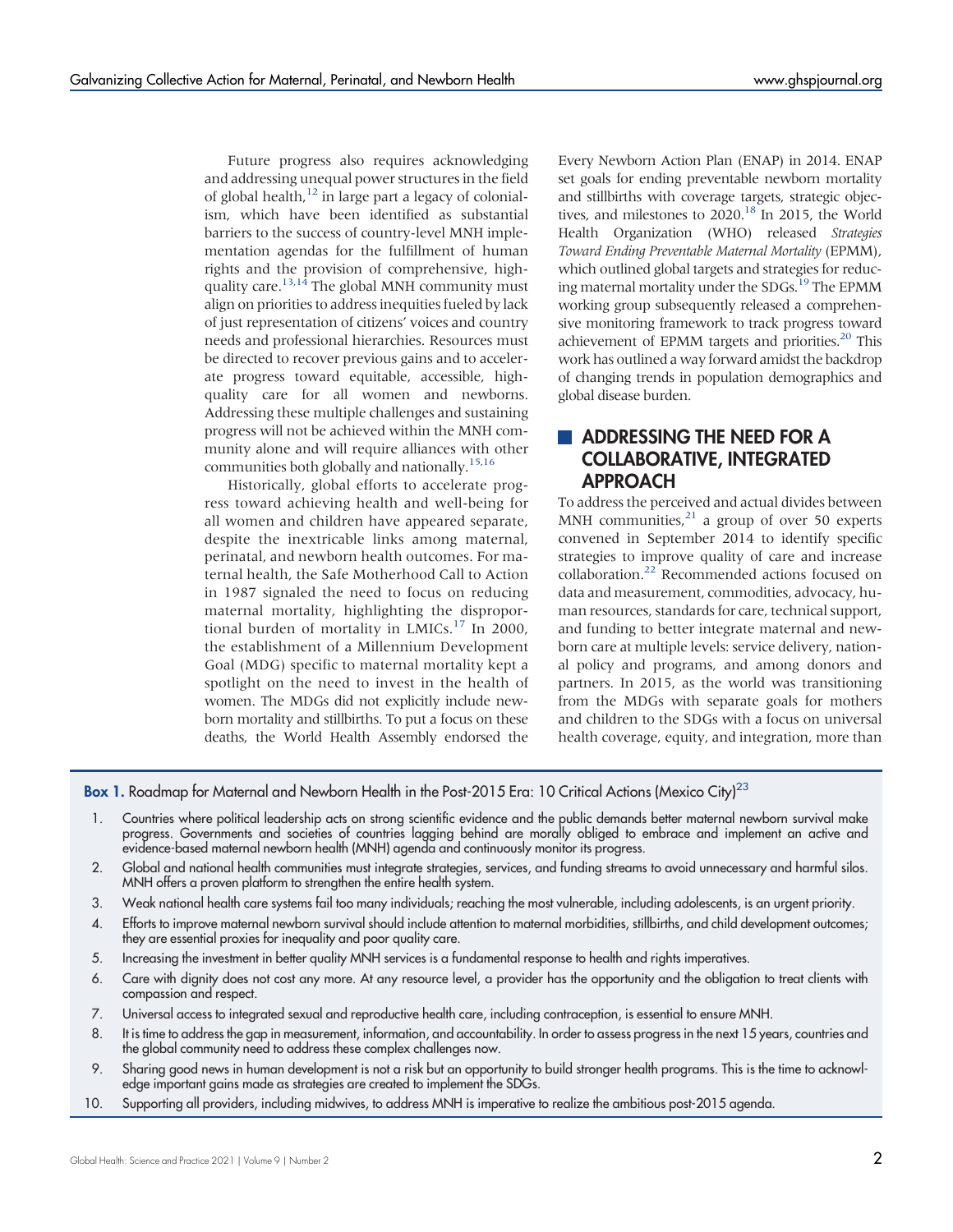1,000 delegates from over 75 countries came together in Mexico City to reflect on emerging evidence and learning from country experiences to forge a way forward to improve MNH.<sup>[23](#page-4-18)</sup> Ten critical actions were outlined as part of a roadmap in the post-2015 era [\(Box 1](#page-1-0)). Five years on, collective action to build on these discussions has been inadequate to drive sufficient progress.

Notable efforts have been made toward integrated approaches, namely, the ENAP and EPMM joint metrics agenda, a joint call to action in  $2015<sup>24</sup>$  $2015<sup>24</sup>$  $2015<sup>24</sup>$  and the release of WHO's Standards for Improving Quality of Maternal and Newborn Care in Health Facilities.<sup>[25](#page-4-20)</sup> Despite these efforts, there is still much work to do to support MNH integration within the health system particularly at the community and primary facility levels, where services are often provided by a single nurse or midwife. Also, the path toward universal health coverage requires bringing primary health care closer to people and including people as active decision makers in their own health. These requirements demand that the health system contribute to creating an environment that is safe and supportive for self-care.<sup>26</sup>

Unprecedented opportunities to drive and chart progress now exist. Updated ENAP global, national, and subnational coverage targets and milestones to 2025 were released in September  $2020^{27}$  $2020^{27}$  $2020^{27}$  and EPMM is finalizing a complementary process to establish coverage and milestones for maternal health.<sup>[28](#page-4-23)</sup> The burden of stillbirths is also now receiving increased attention having previ-ously been largely absent on the global stage.<sup>[29,](#page-4-24)[30](#page-4-25)</sup> Stillbirth estimates released in October 2020 provide an important reference to maintain visible and urgent attention on the need for accelerated progress.<sup>[3](#page-3-1)</sup> We must be vigilant, however, as

improvements in effective coverage of interventions do not necessarily reflect who is being left behind.[4](#page-4-0)[,31](#page-4-26)

Financing must support accelerated progress. Considering the multiple categories of SDG financing, both public and private domestic and international funds, multiple paths must be explored to address the finance gaps.<sup>[32](#page-4-27)</sup> Uncoordinated approaches to funding and limited ability to track resources are potential barriers to more rapid accel- There is still much eration of achievements in MNH. In recent years, some evidence has suggested that fragmentation, volatility, and transaction costs associated with donor funding have limited the impact of development assistance on health outcomes and sustainability of progress in LMICs,<sup>[33](#page-5-0)</sup> while other research has not shown any clear relationship between donor proliferation or fragmentation in health sector aid and measures of health service delivery or health outcomes[.34](#page-5-1) The Global Financing Facility (GFF), launched in 2015, was created in an effort to ensure prioritization and financing of health and nutrition for women, children, and adolescents, and provides an opportunity to align domestic and international investments for reproductive, maternal, newborn, child, and adolescent health in several high-burden countries. Increasing linkages between the GFF and country-led processes to monitor progress toward the SDGs may be one path toward better coordination and increased impact of financing and programs, particularly in the setting of narrowing fiscal space for MNH and the damage brought on by the **MNH community** pandemic.

Accelerating progress demands that the MNH community more rapidly and effectively share learning, new evidence, and program experiences. Progress must be tracked, opportunities and gaps must be identified and addressed, and networks

work to do to support MNH integration within the health system particularly at the community and primary facility levels, where services are often provided by a single nurse or midwife.

**Accelerating** progress demands that the more rapidly and effectively share learning, new evidence, and program experiences.

#### <span id="page-2-0"></span>**Box 2.** AlignMNH Initiative

Goal: Contribute to accelerated reductions of maternal and newborn mortality and prevention of stillbirths to achieve Sustainable Development Goal era targets and contribute to improved health and well-being in low- and middle-income countries.

Hypothesis: Establishing a country-driven, multidirectional platform to convene the maternal and newborn health (MNH) community in a regular and predictable manner will promote purposeful knowledge sharing, problem solving, and debate—grounded in the realities of women's lived experiences—and will facilitate increased application of MNH evidence, data, and metrics, fueling coordinated action, financing, tracking of progress, and mutual accountability, ultimately contributing to increased effective coverage of MNH care.

Tactics: Guided by a global steering committee with majority representation of thought leaders based in low- and middle-income countries:

- Convene stakeholders through a regular and predictable conference series focused on country priorities and needs
- Establish a multidirectional, dynamic knowledge hub driven by country priorities and needs
- Engage selected countries to ensure the knowledge hub and conference series are shaped by country priorities and needs and contribute to accelerating progress toward improved maternal, perinatal, and newborn health and well-being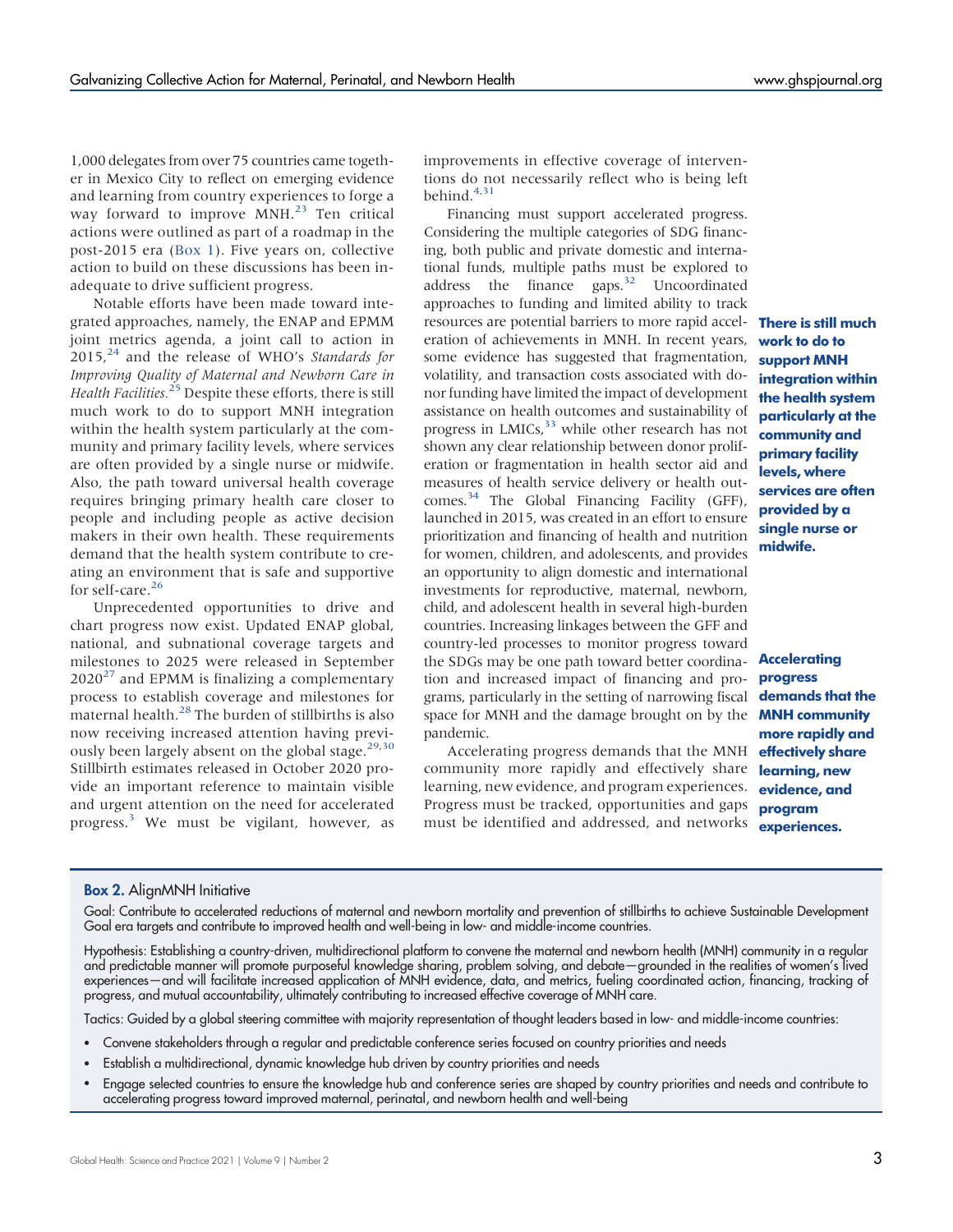to drive and sustain gains must be nurtured. No country is alone in its challenges. Stakeholders in countries must have access to information in ways that are relevant, timely, and actionable. As highlighted in this journal, $^{21}$  $^{21}$  $^{21}$  focusing on "context-driven, content-focused," evidence-based solutions is critical to understanding under what conditions something works—and if an approach could be both effective and implementable at scale in another setting. The human rights principles of participation, equality, and nondiscrimination require that priorities are informed by the real, lived experiences of women, and that health systems structures, research methods, and donor funding support this imperative. Within the MNH field, the formal recognition of experience of care as an essential element of quality of care; the burgeoning research, advocacy, and action on respectful care; and the efforts to introduce social accountability mechanisms into health systems are all steps in this direction.<sup>[35,](#page-5-2)[36](#page-5-3)</sup> But true transformation to people-centered systems—for both service delivery and policy making—will require concerted, multivalent action and continuing vigilance.

### **FOSTERING MORE COHESIVE** EFFORTS TO IMPROVE MNH

To address the need for more cohesion around MNH and prevention of stillbirths, we are committing to a new global initiative, AlignMNH ([Box 2](#page-2-0)). Building on existing assets in the MNH community, AlignMNH will support a predictable cadence of bi-annual international MNH conferences, creating space for stakeholders to review successes, debate the limitations of current strategies, and identify how to address priority issues, questions, and bottlenecks. Complementing the conference series will be a dynamic multidirectional knowledge hub to facilitate a more continuous, virtual dissemination and exchange of evidence and learning to contribute to driving informed action. We openly acknowledge the limitations of online platforms in terms of equitable access to information and advocacy and are committed to better understanding and learning ways to make inclusion in dialogue more equitable and content more reflective of a diversity of experience across countries and stakeholders. AlignMNH will also engage countries to ensure the knowledge hub and conference series are shaped by country priorities and meet their needs to plan, course correct, and drive action powered by data.

AlignMNH provides an opportunity for multidirectional, dynamic sharing, but its successes will

be defined by countries' access to actionable learning and new evidence, the development of equitable platforms and partnerships, and a focus on priorities relevant to countries. We recognize that we have much to learn to create effective spaces for solution-focused, action-oriented discussion and engaging experts and influencers outside of established, mainstream MNH communities. Sustained progress will only be possible with deliberate consideration and attention to underlying and social determinants of health and navigating complex adaptive systems, which must contribute to realizing the right of everyone to enjoy the highest attainable standard of physical and mental health. Maintaining a sense of urgency and momentum and continuing to be vigilant amidst these considerations will be a challenge, but without collective action, we risk not achieving the SDGs. Whatever strategies are pursued, they will only be possible with the active engagement of multiple stakeholders and concomitant commitments to universal health care access along the way.

We invite you to join us in this movement as we prepare to host a virtual Opening Forum of the AlignMNH Collective on April 20–21, 2021, and a biannual International Maternal and Newborn Health Conference in subsequent years with focused convening and discussions along the way. These events, along with the establishment of a related knowledge hub, will help set the stage for a decade of continued learning and collective action to drive progress for maternal, perinatal, and newborn health and wellbeing. Visit [www.alignmnh.org](http://www.alignmnh.org) to learn more.

Acknowledgments: We are grateful to Jeffrey Smith, Kate Somers, and Koki Agarwal for their input to this viewpoint.

Funding: AlignMNH is funded by the Bill and Melinda Gates Foundation in collaboration with the U.S. Agency for International Development. The views expressed herein are personal and do not necessarily reflect the views of the Bill and Melinda Gates Foundation, the U.S. Agency for International Development, or the United Nations.

Author contributions: AG and LN developed the initial draft. All authors reviewed and provided comments. Authors are listed in the order in which individual contributions are reflected in the final manuscript.

Competing interests: None declared.

#### **REFERENCES**

- <span id="page-3-0"></span>1. World Health Organization. Maternal mortality. Accessed March 23, 2021. [https://www.who.int/news-room/fact-sheets/detail/](https://www.who.int/news-room/fact-sheets/detail/maternal-mortality) [maternal-mortality](https://www.who.int/news-room/fact-sheets/detail/maternal-mortality)
- 2. World Health Organization. Newborns: improving survival and well-being. Accessed March 23, 2021. [https://www.who.int/news](https://www.who.int/news-room/fact-sheets/detail/newborns-reducing-mortality)[room/fact-sheets/detail/newborns-reducing-mortality](https://www.who.int/news-room/fact-sheets/detail/newborns-reducing-mortality)
- <span id="page-3-1"></span>3. United Nations Children's Fund (UNICEF). A Neglected Tragedy: The Global Burden of Stillbirths. Report of the UN Inter-agency Group for Child Mortality Estimation, 2020. UNICEF; 2020. Accessed March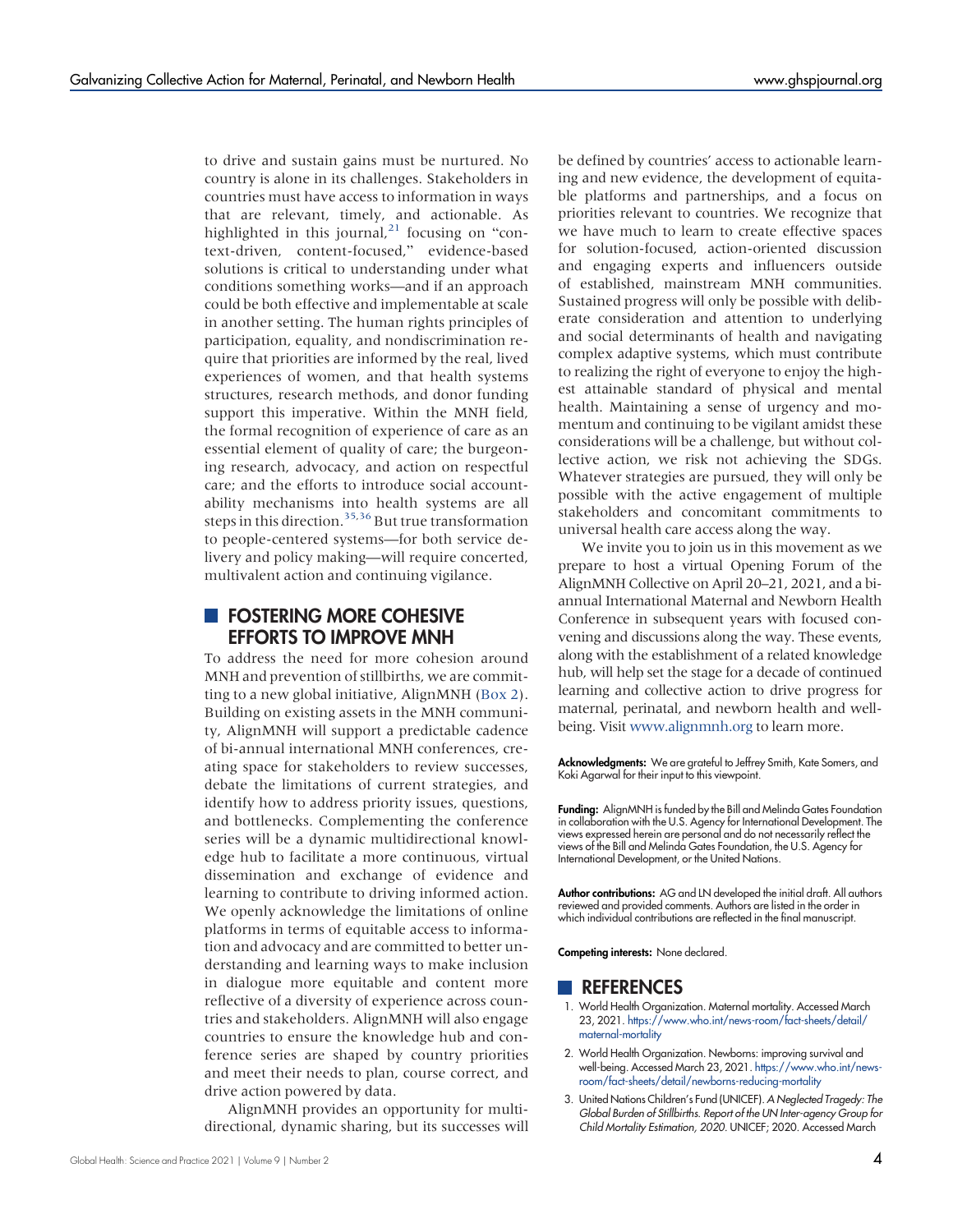23, 2021. [https://www.unicef.org/media/84851/file/UN-IGME](https://www.unicef.org/media/84851/file/UN-IGME-the-global-burden-of-stillbirths-2020.pdf)[the-global-burden-of-stillbirths-2020.pdf](https://www.unicef.org/media/84851/file/UN-IGME-the-global-burden-of-stillbirths-2020.pdf)

- <span id="page-4-0"></span>4. Boerma T, Victora CG, Sabin ML, Simpson PJ. Reaching all women, children, and adolescents with essential health interventions by 2030. BMJ. 2020;368:l6986. [CrossRef](https://doi.org/10.1136/bmj.l6986)
- <span id="page-4-1"></span>5. Akseer N, Wright J, Tasic H, et al. Women, children and adolescents in conflict countries: an assessment of inequalities in intervention coverage and survival. BMJ Glob Health. 2020;5(1):e002214. [CrossRef.](https://doi.org/10.1136/bmjgh-2019-002214) [Medline](http://www.ncbi.nlm.nih.gov/pubmed/32133179)
- <span id="page-4-2"></span>6. Semaan A, Audet C, Huysmans E, et al. Voices from the frontline: findings from a thematic analysis of a rapid online global survey of maternal and newborn health professionals facing the COVID-19 pandemic. BMJ Glob Health. 2020;5(6):e002967. [CrossRef.](https://doi.org/10.1136/bmjgh-2020-002967) **[Medline](http://www.ncbi.nlm.nih.gov/pubmed/32586891)**
- <span id="page-4-3"></span>7. Riley T, Sully E, Ahmed Z, Biddlecom A. Estimates of the potential impact of the COVID-19 pandemic on sexual and reproductive health in low- and middle-income countries. Int Perspect Sex Reprod Health. 2020;46:73–76. [CrossRef.](https://doi.org/10.1363/46e9020) [Medline](http://www.ncbi.nlm.nih.gov/pubmed/32343244)
- <span id="page-4-4"></span>8. Kc A, Gurung R, Kinney MV, et al. Effect of the COVID-19 pandemic response on intrapartum care, stillbirth, and neonatal mortality outcomes in Nepal: a prospective observational study. Lancet Glob Health. 2020;8(10):e1273–e1281. [CrossRef](https://doi.org/10.1016/S2214-109X(20)30345-4). [Medline](http://www.ncbi.nlm.nih.gov/pubmed/32791117)
- 9. Graham WJ, Afolabi B, Benova L, et al. Protecting hard-won gains for mothers and newborns in low-income and middle-income countries in the face of COVID-19: call for a service safety net. BMJ Glob Health. 2020;5(6):e002754. [CrossRef.](https://doi.org/10.1136/bmjgh-2020-002754) [Medline](http://www.ncbi.nlm.nih.gov/pubmed/32499220)
- <span id="page-4-5"></span>10. Roberton T, Carter ED, Chou VB, et al. Early estimates of the indirect effects of the COVID-19 pandemic on maternal and child mortality in low-income and middle-income countries: a modelling study. Lancet Glob Health. 2020;8(7):e901–e908. [CrossRef.](https://doi.org/10.1016/S2214-109X(20)30229-1) [Medline](http://www.ncbi.nlm.nih.gov/pubmed/32405459)
- <span id="page-4-6"></span>11. Nove A, Friberg IK, de Bernis L, et al. Potential impact of midwives in preventing and reducing maternal and neonatal mortality and still-.<br>births: a Lives Saved Tool modelling study. *Lancet Glob Health.* 2021;9(1):e24–e32. [CrossRef](https://doi.org/10.1016/S2214-109X(20)30397-1). [Medline](http://www.ncbi.nlm.nih.gov/pubmed/33275948)
- <span id="page-4-7"></span>12. Shiffman J. Knowledge, moral claims and the exercise of power in global health. Int J Health Policy Manag. 2014;3(6):297–299. [CrossRef.](https://doi.org/10.15171/ijhpm.2014.120) [Medline](http://www.ncbi.nlm.nih.gov/pubmed/25396204)
- <span id="page-4-8"></span>13. Commission of the Pan American Health Organization (PAHO) on Equity and Health Inequalities in the Americas. Just Societies: Health Equity and Dignified Lives. Report of the Commission of the Pan American Health Organization on Equity and Health Inequalities in the Americas. PAHO; 2019. Accessed March 23, 2021. [https://iris.](https://iris.paho.org/handle/10665.2/51571) [paho.org/handle/10665.2/51571](https://iris.paho.org/handle/10665.2/51571)
- <span id="page-4-9"></span>14. Chomat AM, Kring B, Bekker LP. Approaching maternal health from a decolonized, systemic, and culturally safe approach: case study of the Mayan-Indigenous populations of Guatemala. In: Schwartz D, ed. Maternal Death and Pregnancy-Related Morbidity Among Indigenous Women of Mexico and Central America: An Anthropological, Epidemiological, and Biomedical Approach. Springer; 2018. Global Maternal and Child Health: Medical, Anthropological, and Public Health Perspectives; vol 3.
- <span id="page-4-10"></span>15. Rasanathan K, Damji N, Atsbeha T, et al. Ensuring multisectoral action on the determinants of reproductive, maternal, newborn, child, and adolescent health in the post-2015 era. BMJ. 2015;351:h4213. [CrossRef.](https://doi.org/10.1136/bmj.h4213) [Medline](http://www.ncbi.nlm.nih.gov/pubmed/26371220)
- <span id="page-4-11"></span>16. Rasanathan K, Atkins V, Mwansambo C, Soucat A, Bennett S. Governing multisectoral action for health in low-income and middleincome countries: an agenda for the way forward. BMJ Glob Health. 2018;3(Suppl 4):e000890. [CrossRef.](https://doi.org/10.1136/bmjgh-2018-000890) [Medline](http://www.ncbi.nlm.nih.gov/pubmed/30364321)
- <span id="page-4-12"></span>17. Mahler H. The safe motherhood initiative: a call to action. Lancet. 1987;329(8534):668–670. [CrossRef](https://doi.org/10.1016/S0140-6736(87)90423-5)[.Medline](http://www.ncbi.nlm.nih.gov/pubmed/2882090)
- <span id="page-4-13"></span>18. World Health Organization (WHO). Every Newborn: An Action Plan to End Preventable Deaths. WHO; 2014. Accessed March 23, 2021. [https://www.healthynewbornnetwork.org/hnn-content/](https://www.healthynewbornnetwork.org/hnn-content/uploads/Every_Newborn_Action_Plan-ENGLISH_updated_July2014.pdf)

[uploads/Every\\_Newborn\\_Action\\_Plan-ENGLISH\\_updated\\_](https://www.healthynewbornnetwork.org/hnn-content/uploads/Every_Newborn_Action_Plan-ENGLISH_updated_July2014.pdf) [July2014.pdf](https://www.healthynewbornnetwork.org/hnn-content/uploads/Every_Newborn_Action_Plan-ENGLISH_updated_July2014.pdf)

- <span id="page-4-14"></span>19. World Health Organization (WHO). Strategies Toward Ending Preventable Maternal Mortality (EPMM). WHO; 2015. Accessed March 23, 2021. [https://apps.who.int/iris/bitstream/handle/](https://apps.who.int/iris/bitstream/handle/10665/153544/9789241508483_eng.pdf;jsessionid=739CBD52AA2412CFB4AD9876C8B9D091?sequence=1) [10665/153544/9789241508483\\_eng.pdf;jsessionid=](https://apps.who.int/iris/bitstream/handle/10665/153544/9789241508483_eng.pdf;jsessionid=739CBD52AA2412CFB4AD9876C8B9D091?sequence=1) [739CBD52AA2412CFB4AD9876C8B9D091?sequence=1](https://apps.who.int/iris/bitstream/handle/10665/153544/9789241508483_eng.pdf;jsessionid=739CBD52AA2412CFB4AD9876C8B9D091?sequence=1)
- <span id="page-4-15"></span>20. Moran AC, Jolivet RR, Chou D, et al. A common monitoring framework for ending preventable maternal mortality, 2015–2030: phase I of a multi-step process. BMC Pregnancy Childbirth. 2016;16 (1):250. [CrossRef](https://doi.org/10.1186/s12884-016-1035-4). [Medline](http://www.ncbi.nlm.nih.gov/pubmed/27565428)
- <span id="page-4-16"></span>21. Hodgins S. Achieving better maternal and newborn outcomes: coherent strategy and pragmatic, tailored implementation. Glob Health Sci Pract. 2013;1(2):146–153. [CrossRef.](https://doi.org/10.9745/GHSP-D-13-00030) [Medline](http://www.ncbi.nlm.nih.gov/pubmed/25276527)
- <span id="page-4-17"></span>22. Save the Children and Maternal Health Task Force. Integration of Maternal & Newborn Health Care. Save the Children and Maternal Health Task Force; 2014. Accessed March 23, 2021. [https://cdn1.](https://cdn1.sph.harvard.edu/wp-content/uploads/sites/2413/2014/11/MNH_Integration_MeetingReport.pdf) [sph.harvard.edu/wp-content/uploads/sites/2413/2014/11/](https://cdn1.sph.harvard.edu/wp-content/uploads/sites/2413/2014/11/MNH_Integration_MeetingReport.pdf) [MNH\\_Integration\\_MeetingReport.pdf](https://cdn1.sph.harvard.edu/wp-content/uploads/sites/2413/2014/11/MNH_Integration_MeetingReport.pdf)
- <span id="page-4-18"></span>23. Agarwal K, Langer A, Riggs-Perla J. The global development framework in transition: where are mothers and newborns in the post-2015 era? Healthy Newborn Network website. Published February 4, 2016. Accessed March 23, 2021. [https://www.](https://www.healthynewbornnetwork.org/blog/the-global-development-framework-in-transition-where-are-mothers-and-newborns-in-the-post-2015-era/) [healthynewbornnetwork.org/blog/the-global-development](https://www.healthynewbornnetwork.org/blog/the-global-development-framework-in-transition-where-are-mothers-and-newborns-in-the-post-2015-era/)[framework-in-transition-where-are-mothers-and-newborns-in-the](https://www.healthynewbornnetwork.org/blog/the-global-development-framework-in-transition-where-are-mothers-and-newborns-in-the-post-2015-era/)[post-2015-era/](https://www.healthynewbornnetwork.org/blog/the-global-development-framework-in-transition-where-are-mothers-and-newborns-in-the-post-2015-era/)
- <span id="page-4-19"></span>24. Chou D, Daelmans B, Jolivet RR, Kinney M, Say L; Every Newborn Action Plan (ENAP) and Ending Preventable Maternal Mortality (EPMM) working groups. Ending preventable maternal and newborn mortality and stillbirths. BMJ. 2015;351:h4255. [CrossRef.](https://doi.org/10.1136/bmj.h4255) [Medline](http://www.ncbi.nlm.nih.gov/pubmed/26371222)
- <span id="page-4-20"></span>25. World Health Organization (WHO). Standards for Improving Quality of Maternal and Newborn Care in Health Facilities. WHO; 2016. Accessed March 23, 2021. [https://apps.who.int/iris/](https://apps.who.int/iris/bitstream/handle/10665/249155/9789241511216-eng.pdf) [bitstream/handle/10665/249155/9789241511216-eng.pdf](https://apps.who.int/iris/bitstream/handle/10665/249155/9789241511216-eng.pdf)
- <span id="page-4-21"></span>26. World Health Organization (WHO). WHO Consolidated Guideline on Self-Care Interventions for Health: Sexual and Reproductive Health and Rights. WHO; 2019. Accessed March 23, 2021. [https://apps.who.int/iris/bitstream/handle/10665/325480/](https://apps.who.int/iris/bitstream/handle/10665/325480/9789241550550-eng.pdf?ua=1) [9789241550550-eng.pdf?ua=1](https://apps.who.int/iris/bitstream/handle/10665/325480/9789241550550-eng.pdf?ua=1)
- <span id="page-4-22"></span>27. United Nations Children's Fund (UNICEF). Ending Preventable Newborn Deaths and Stillbirths by 2030: Moving Faster Towards High-Quality Universal Health Coverage in 2020–2025. WHO; 2020. Accessed March 23, 2021. [https://www.unicef.org/media/](https://www.unicef.org/media/77166/file/Ending-preventable-newborn-deaths-and-stillbirths-by-2030-universal-health-coverage-in-2020%E2%80%932025.pdf) [77166/file/Ending-preventable-newborn-deaths-and-stillbirths-by-](https://www.unicef.org/media/77166/file/Ending-preventable-newborn-deaths-and-stillbirths-by-2030-universal-health-coverage-in-2020%E2%80%932025.pdf)[2030-universal-health-coverage-in-2020%E2%80%932025.pdf](https://www.unicef.org/media/77166/file/Ending-preventable-newborn-deaths-and-stillbirths-by-2030-universal-health-coverage-in-2020%E2%80%932025.pdf)
- <span id="page-4-23"></span>28. World Health Organization. Ending preventable maternal mortality online consultation for coverage targets for ending preventable maternal mortality. Published September 3, 2020. Accessed March 23, 2021. [https://www.who.int/news-room/detail/03-09-2020](https://www.who.int/news-room/detail/03-09-2020-ending-preventable-maternal-mortality-online-consultation-for-coverage-targets-for-ending-preventable-maternal-mortality) [ending-preventable-maternal-mortality-online-consultation-for](https://www.who.int/news-room/detail/03-09-2020-ending-preventable-maternal-mortality-online-consultation-for-coverage-targets-for-ending-preventable-maternal-mortality)[coverage-targets-for-ending-preventable-maternal-mortality](https://www.who.int/news-room/detail/03-09-2020-ending-preventable-maternal-mortality-online-consultation-for-coverage-targets-for-ending-preventable-maternal-mortality)
- <span id="page-4-24"></span>29. The Lancet: Stillbirths Series 2011. Accessed March 23, 2021. <https://www.thelancet.com/series/stillbirth>
- <span id="page-4-25"></span>30. The Lancet: Ending Preventable Stillbirths Series 2016. Accessed March 23, 2021. [http://www.thelancet.com/series/ending](http://www.thelancet.com/series/ending-preventable-stillbirths)[preventable-stillbirths](http://www.thelancet.com/series/ending-preventable-stillbirths)
- <span id="page-4-26"></span>31. United Nations Population Fund (UNFPA). Indigenous women's maternal health and maternal mortality fact sheet. Accessed March 23, 2021. [https://www.unfpa.org/sites/default/files/resource](https://www.unfpa.org/sites/default/files/resource-pdf/factsheet_digital_Mar27.pdf)[pdf/factsheet\\_digital\\_Mar27.pdf](https://www.unfpa.org/sites/default/files/resource-pdf/factsheet_digital_Mar27.pdf)
- <span id="page-4-27"></span>32. Stenberg K, Hanssen O, Edejer TTT, et al. Financing transformative health systems towards achievement of the health Sustainable Development Goals: a model for projected resource needs in 67 lowincome and middle-income countries. Lancet Glob Health. 2017;5 (9):e875–e887. [CrossRef.](https://doi.org/10.1016/S2214-109X(17)30263-2) [Medline](http://www.ncbi.nlm.nih.gov/pubmed/28728918)